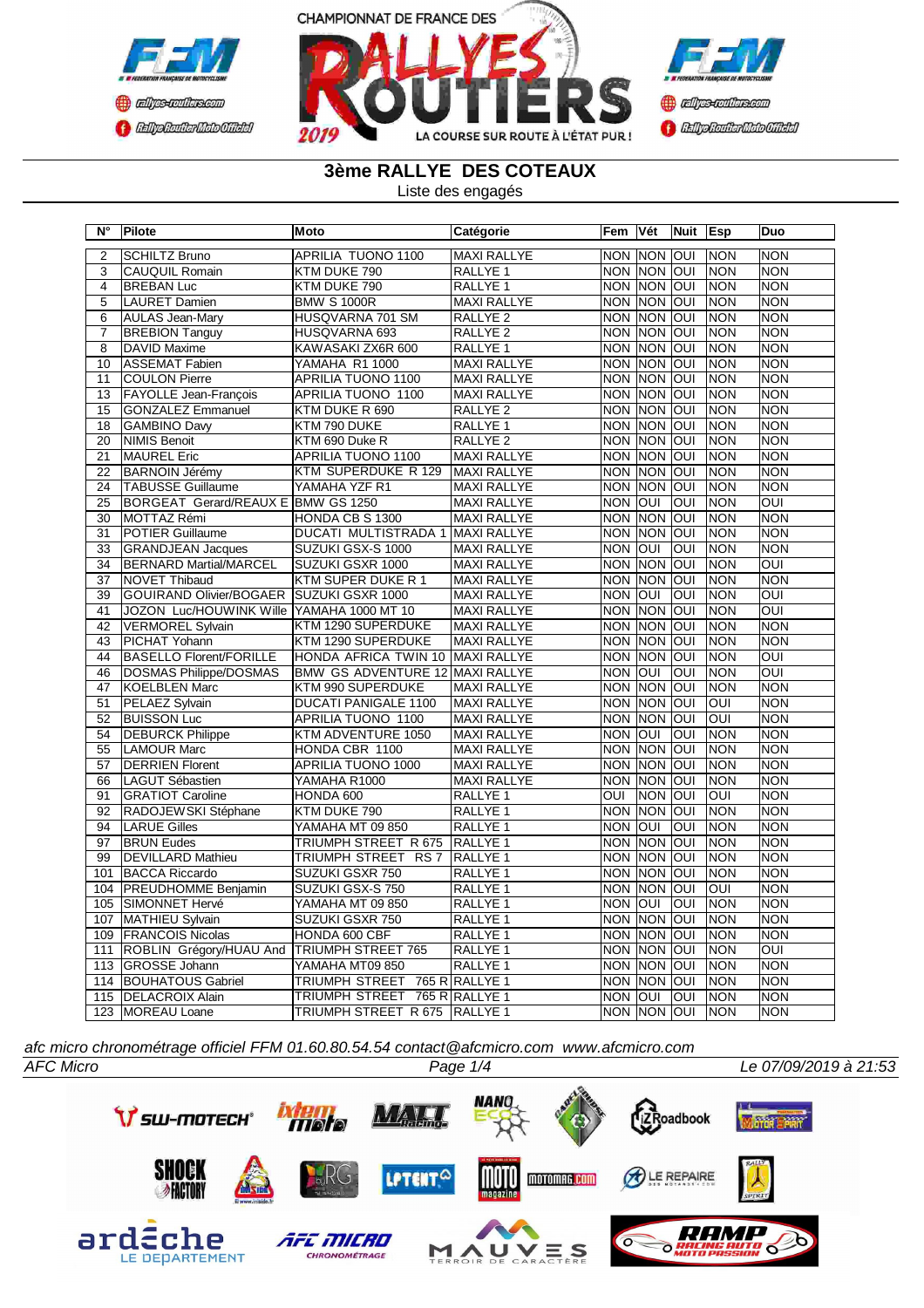



## 3ème RALLYE DES COTEAUX Liste des engagés

| $N^{\circ}$ | Pilote                          | Moto                            | Catégorie               | Fem             | Vét           | Nuit           | Esp         | Duo        |
|-------------|---------------------------------|---------------------------------|-------------------------|-----------------|---------------|----------------|-------------|------------|
| 124         | <b>CHAPAS Tom</b>               | YAMAHA YZF 750                  | RALLYE <sub>1</sub>     | NON NON         |               | loui           | <b>NON</b>  | <b>NON</b> |
| 130         | <b>BAUMGARTNER Jerome</b>       | YAMAHA MT 09                    | <b>RALLYE 1</b>         | <b>NON NON</b>  |               | loui           | <b>NON</b>  | <b>NON</b> |
| 133         | <b>MOREL François</b>           | YAMAHA R600                     | <b>RALLYE 1</b>         |                 | NON NON NON   |                | <b>NON</b>  | <b>NON</b> |
| 137         | <b>AUZOUX Christopher/CECIL</b> | <b>TRIUMPH STREET 675</b>       | <b>RALLYE 1</b>         | <b>NON NON</b>  |               | loui           | <b>OUI</b>  | OUI        |
| 160         | <b>BOUSSELIN Philippe</b>       | KTM DUKE 690                    | RALLYE <sub>2</sub>     | NON             | loui          | OUI            | <b>NON</b>  | <b>NON</b> |
| 161         | CADENET Clément                 | HUSQVARNA 701 SUPER RALLYE 2    |                         | NON NON         |               | loui           | lon         | <b>NON</b> |
| 162         | DUPUIS-MAURIN Valéryane         | <b>KAWASAKI ER6-N</b>           | <b>RALLYE 2</b>         | OUI             | NON           | loui           | <b>NON</b>  | <b>NON</b> |
| 163         | JOUANEN Vincent                 | $KTM$ 450                       | RALLYE <sub>2</sub>     | <b>NON</b>      | <b>NON</b>    | loui           | <b>NON</b>  | <b>NON</b> |
| 164         | <b>PETUAUD-LETANG Bruno</b>     | HUSQVARNA 701 SUPER RALLYE 2    |                         | NON             | <b>NON</b>    | loui           | <b>NON</b>  | <b>NON</b> |
| 165         | <b>DELORME Maxime</b>           | HUSQVARNA 701 SUPER RALLYE 2    |                         | NON             | <b>NON</b>    | loui           | <b>NON</b>  | <b>NON</b> |
| 167         | <b>IMOLINET Denis</b>           | KAWASAKI VERSYS 650             | RALLYE <sub>2</sub>     | NON             | loui          | OUI            | <b>NON</b>  | <b>NON</b> |
| 168         | <b>STEPHAN Pierre</b>           | KTM DUKE R 690                  | RALLYE <sub>2</sub>     | NON             | <b>NON</b>    | loui           | <b>NON</b>  | <b>NON</b> |
| 170         | <b>GILLI Aurélien</b>           | YAMAHA MT 07 689                | <b>RALLYE 2</b>         | <b>NON NON</b>  |               | loui           | <b>INO</b>  | <b>NON</b> |
| 173         | MESSEGHEM Christian             | KAWASAKI VERSYS 650             | RALLYE <sub>2</sub>     | NON             | loui          | OUI            | <b>NON</b>  | <b>NON</b> |
| 174         | <b>BEAUCOUD Andy</b>            | HUSQVARNA TE1 250               | RALLYE <sub>2</sub>     | <b>NON NON</b>  |               | loui           | <b>NON</b>  | <b>NON</b> |
| 175         | CAILLOT Eric                    | YAMAHA MT 07 689                | RALLYE <sub>2</sub>     | <b>NON</b>      | loui          | loui           | <b>NON</b>  | <b>NON</b> |
| 178         | <b>MUSTER Thibaut</b>           | SUZUKI SV 650                   | RALLYE <sub>2</sub>     | NON             | <b>NON</b>    | loui           | <b>NON</b>  | <b>NON</b> |
| 180         | <b>OVERNEY Christophe</b>       | HUSQVARNA 501 F2                | RALLYE <sub>2</sub>     | NON OUI         |               | loui           | <b>NON</b>  | <b>NON</b> |
| 182         | <b>BRELY Michaë/TOCHE Mag</b>   | KAWASAKI ER6 650                | RALLYE <sub>2</sub>     | <b>NON</b>      | <b>NON</b>    | loui           | <b>NON</b>  | OUI        |
| 184         | <b>RECOUR Hugo</b>              | KTM 690 SMC                     | RALLYE <sub>2</sub>     | NON             | <b>NON</b>    | loui           | <b>NON</b>  | <b>NON</b> |
| 185         | <b>ACHARD Norbert</b>           | HUSQVARNA 701                   | RALLYE <sub>2</sub>     | <b>NON</b>      | <b>NON</b>    | lon            | <b>NON</b>  | <b>NON</b> |
| 186         | <b>MARTEL Bastien</b>           | HUSQVARNA 701                   | RALLYE <sub>2</sub>     | <b>NON INON</b> |               | loni           | <b>NON</b>  | <b>NON</b> |
| 187         | <b>NOLY Bernard</b>             | KTM EXC 500                     | RALLYE <sub>2</sub>     | NON.            | loui          | <b>NON</b>     | <b>NON</b>  | <b>NON</b> |
| 188         | <b>BOYER Thierry</b>            | TRIUMPH 675                     | RALLYE <sub>2</sub>     | NON             | loui          | <b>NON</b>     | <b>NON</b>  | <b>NON</b> |
| 230         | <b>BULOT Eric</b>               | HONDA CB 500                    | RALLYE <sub>3</sub>     | NON OUI         |               | <b>NON</b>     | <b>NON</b>  | <b>NON</b> |
| 235         | <b>JARNAC Thomas</b>            | KTM DUKE 390                    | RALLYE <sub>3</sub>     | NON NON         |               | loui           | <b>OUI</b>  | <b>NON</b> |
| 238         | <b>ROUTHIER Florent</b>         | HUSQVARNA FE 350                | RALLYE <sub>3</sub>     | NON             | <b>NON</b>    | loui           | <b>NON</b>  | <b>NON</b> |
| 240         | COURTAUD Mathias                | HONDA CB 500                    | RALLYE <sub>3</sub>     | <b>NON</b>      | <b>NON</b>    | lon            | <b>OUI</b>  | <b>NON</b> |
| 241         | <b>GROLAND Raphael</b>          | HONDA CB 500 N                  | RALLYE <sub>3</sub>     | <b>NON</b>      | <b>OUI</b>    | <b>OUI</b>     | <b>NON</b>  | <b>NON</b> |
| 244         | PARUSSINI Rudy                  | HUSQVARNA FE 350                | RALLYE <sub>3</sub>     | <b>NON</b>      | <b>NON</b>    | loui           | <b>NON</b>  | <b>NON</b> |
| 246         | <b>DION Fabrice</b>             | KTM DUKE 390                    | RALLYE <sub>3</sub>     | <b>NON</b>      | <b>NON</b>    | loui           | <b>NON</b>  | <b>NON</b> |
| 251         | <b>GERMANIQUE Pascal</b>        | KTM 390 DUKE                    | RALLYE <sub>3</sub>     | <b>NON</b>      | loui          | OUI            | <b>NON</b>  | <b>NON</b> |
| 261         | <b>COUDURIER Thierry</b>        | YAMAHA RDLC 350                 | <b>ANCIENNES</b>        | <b>NON</b>      | <b>NON</b>    | loui           | <b>NON</b>  | <b>NON</b> |
| 263         | ZANUTTO J.François              | YAMAHA RDLC 350                 | <b>ANCIENNES</b>        | <b>NON</b>      | lon           | NON            | <b>NON</b>  | <b>NON</b> |
| 264         | RIVOLLET Jean-Yves              | <b>GAUTHIER GA 125</b>          | <b>ANCIENNES</b>        | <b>NON OUI</b>  |               | <b>NON</b>     | <b>NON</b>  | <b>NON</b> |
| 265         | <b>FOUGERAS Gabriel</b>         | <b>BMW R65 650</b>              | <b>ANCIENNES</b>        | NON             | loui          | <b>NON</b>     | <b>NON</b>  | <b>NON</b> |
| 267         | <b>MARTIN Eric</b>              | SUZUKI GS 750                   | <b>ANCIENNES</b>        | <b>NON</b>      | loui          | <b>NON</b>     | <b>NON</b>  | <b>NON</b> |
| 271         | <b>DUFOUR Marc</b>              | GAUTHIER F2 250                 | <b>ANCIENNES</b>        | NON OUI         |               | <b>NON</b>     | <b>NON</b>  | <b>NON</b> |
| 287         | SANTONI J.François              | HONDA CBR 900                   | <b>CLASSIQUES</b>       | NON             | <b>NON</b>    | loui           | <b>NON</b>  | <b>NON</b> |
| 289         | <b>GUEGUIN Stéphane</b>         | YAMAHA TDR 240                  | <b>CLASSIQUES</b>       | <b>NON</b>      | <b>NON</b>    | OUI            | <b>NON</b>  | <b>NON</b> |
| 290         | DAVAL Johan                     | HONDA CBR 600                   | <b>CLASSIQUES</b>       | <b>NON NON</b>  |               | loui           | <b>NON</b>  | <b>NON</b> |
| 291         | <b>THEILLAC Thierry</b>         | <b>DUCATI SS 900</b>            | <b>CLASSIQUES</b>       | <b>NON</b>      | loui          | OUI            | <b>NON</b>  | <b>NON</b> |
| 292         | <b>FORTIN Eric</b>              | <b>BMW 80GS 1000</b>            | <b>CLASSIQUES</b>       | NON OUI         |               | <b>OUI</b>     | <b>NON</b>  | <b>NON</b> |
|             | 293 DURIS Jean-Luc              | HONDA CBR 900                   | <b>CLASSIQUES</b>       | NON OUI         |               | <b>OUI</b> NON |             | NON        |
|             | 296   PIGEAT Richard            | DUCATI SUPER SPORT 9 CLASSIQUES |                         | NON OUI         |               | <b>OUI</b>     | <b>NON</b>  | <b>NON</b> |
| 302         | <b>LETHENET Cyrille</b>         | YAMAHA 240 TDR                  | <b>CLASSIQUES</b>       |                 | NON NON OUI   |                | <b>NON</b>  | <b>NON</b> |
|             | 303 CRESCENZO Sébastien         | HONDA CBR 900                   | <b>CLASSIQUES</b>       |                 | NON NON OUI   |                | <b>NON</b>  | <b>NON</b> |
| 310         | GALVANI Raphael/BRESSE          | KAWASAKI CHODA ZX12             | SIDE-CAR INISIDE        |                 | NON NON OUI   |                | <b>NON</b>  | <b>NON</b> |
| 311         | <b>IGUILHOT Frédéric/FANGET</b> | TRIUMPH 955 SPRINT              | SIDE-CAR INISIDE        |                 | NON INON IOUI |                | <b>INON</b> | <b>NON</b> |
|             | 312 CHANAL Gilles/CHANAL Cé     | PANDA ORIGINAL                  | SIDE-CAR INISIDE        | NON JOUI        |               | IOUI           | <b>INON</b> | <b>NON</b> |
|             | 313 RIBES Kévin/RIBES Julie     | SUZUKI HAYABUSA 130             | <b>SIDE-CAR INISIDE</b> |                 | NON MON JOUI  |                | <b>NON</b>  | <b>NON</b> |

*afc micro chronométrage officiel FFM 01.60.80.54.54 contact@afcmicro.com www.afcmicro.com*



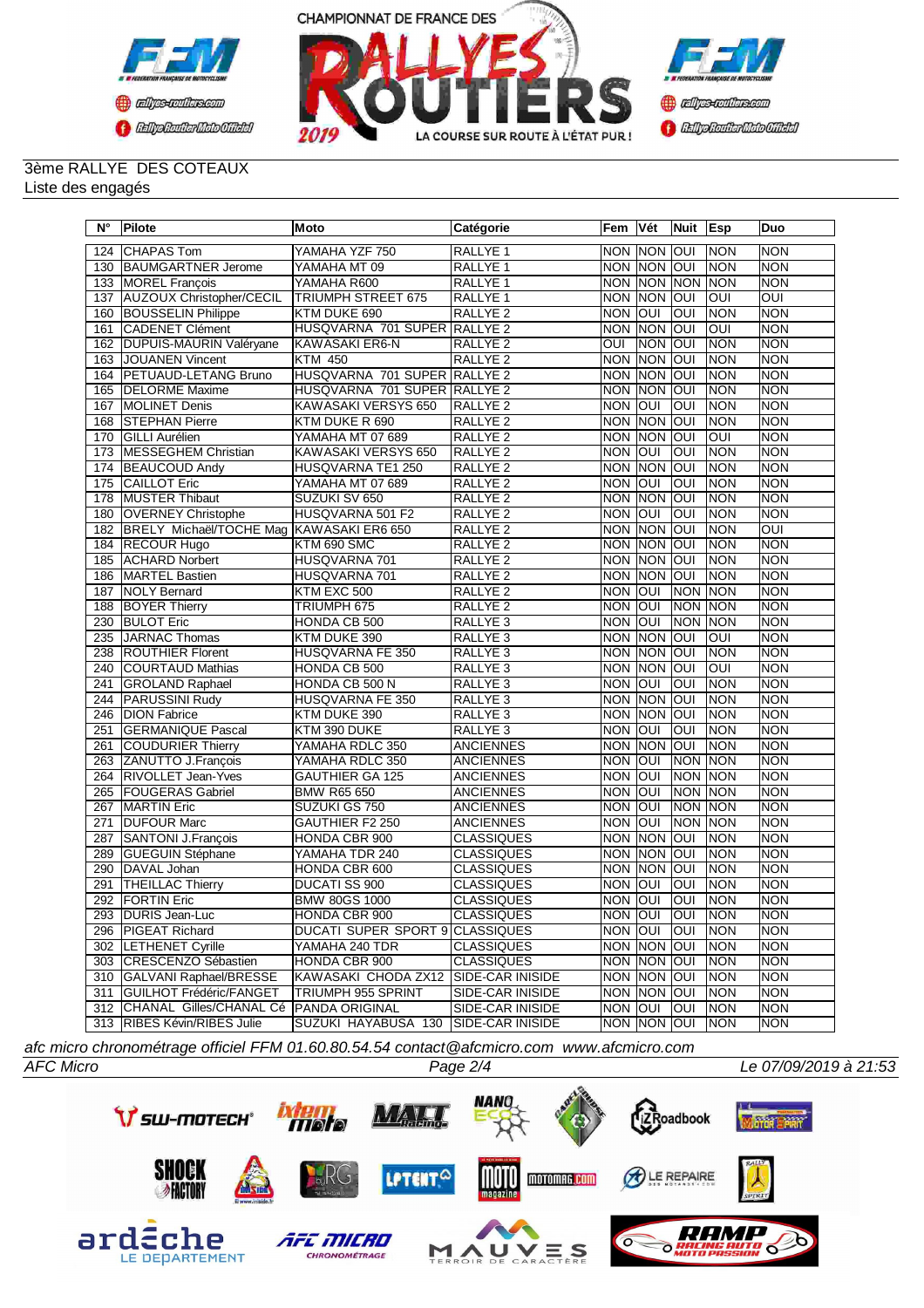



## 3ème RALLYE DES COTEAUX Liste des engagés

| $N^{\circ}$ | Pilote                           | Moto                          | Catégorie               | Fem        | <b>Vét</b>     | Nuit                | Esp         | Duo        |
|-------------|----------------------------------|-------------------------------|-------------------------|------------|----------------|---------------------|-------------|------------|
| 314         | ALEXIS Brice/MOLTENI Lion        | SUZUKI HAYABUSA 1300          | SIDE-CAR INISIDE        |            | NON NON OUI    |                     | <b>NON</b>  | <b>NON</b> |
| 315         | LEPAGE Pauline/LEPAGE D          | YAMAHA R1 MS-R 1000           | SIDE-CAR INISIDE        | OUI        | <b>NON</b>     | loui                | <b>NON</b>  | <b>NON</b> |
| 316         | BERTHOMIEU Benoit/REYN           | SUZUKI HAYABUSA 1340          | SIDE-CAR INISIDE        | NON OUI    |                | loui                | <b>INON</b> | <b>NON</b> |
| 317         | <b>BACON Franck/CHOPARD</b>      | KTM CHODA RC8R 1190           | SIDE-CAR INISIDE        |            | <b>NON NON</b> | loui                | <b>NON</b>  | <b>NON</b> |
| 318         | COUDERC Gilles/COUDER            | YAMAHA FJ 1200                | SIDE-CAR INISIDE        |            | <b>NON NON</b> | loui                | <b>NON</b>  | <b>NON</b> |
| 321         | <b>BLEUSEZ David/CAPDEVIL</b>    | CHODA ORIGINAL 1100           | SIDE-CAR INISIDE        |            | <b>NON NON</b> | loui                | <b>NON</b>  | <b>NON</b> |
| 331         | MENERET Florian/DUBERN           | YAMAHA FJ 1200                | <b>SIDE-CAR INISIDE</b> |            | <b>NON NON</b> | loui                | <b>NON</b>  | <b>NON</b> |
| 401         | SAINJON David                    | KTM 1190 ADVENTURE            | <b>MAXI RALLYE</b>      |            | NON NON        | loui                | <b>NON</b>  | <b>NON</b> |
| 402         | FONTESSE Sébastien               | KTM 990 SUPERDUKE             | <b>MAXI RALLYE</b>      |            | <b>NON NON</b> | loui                | <b>NON</b>  | <b>NON</b> |
| 405         | DESTRAZ Jérémiah                 | <b>BMW S1000R</b>             | <b>MAXI RALLYE</b>      |            | <b>NON NON</b> | loui                | <b>NON</b>  | <b>NON</b> |
| 407         | <b>COSTE Xavier</b>              | <b>BMW R1200</b>              | <b>MAXI RALLYE</b>      |            | <b>NON NON</b> | loui                | <b>NON</b>  | <b>NON</b> |
| 408         | <b>BOURSIER Michel</b>           | KTM 990 SMT                   | <b>MAXI RALLYE</b>      |            | <b>NON NON</b> | loui                | <b>NON</b>  | <b>NON</b> |
| 409         | <b>GILOT Eric</b>                | DUCATI ST2 944                | <b>MAXI RALLYE</b>      |            |                | NON NON NON         | <b>INON</b> | <b>NON</b> |
| 410         | MARCO Fabien                     | DUCATI ST3 992                | MAXI RALLYE             |            | <b>NON NON</b> | <b>NON</b>          | <b>NON</b>  | <b>NON</b> |
| 411         | <b>DELAUNE Valère</b>            | SUZUKI GSXR 1300              | <b>MAXI RALLYE</b>      |            | <b>NON NON</b> | loui                | <b>NON</b>  | <b>NON</b> |
| 417         | <b>OLSCHEWSKI William</b>        | BMW S1000R                    | <b>MAXI RALLYE</b>      |            | <b>NON NON</b> | loui                | <b>NON</b>  | <b>NON</b> |
| 418         | <b>BARTOLO Cédric</b>            | <b>TRIUMPH STREET 675</b>     | RALLYE 1                |            | <b>NON NON</b> | IOUI                | <b>NON</b>  | <b>NON</b> |
| 419         | <b>DEPARDON Jérôme/DEPAR</b>     | <b>BMW R1100 S</b>            | <b>MAXI RALLYE</b>      |            | NON NON        | loui                | <b>NON</b>  | OUI        |
| 420         | <b>BERNARD Thibaud</b>           | YAMAHA MT09 850               | RALLYE <sub>1</sub>     |            | <b>NON NON</b> | loui                | <b>NON</b>  | <b>NON</b> |
| 421         | <b>BERNARD Loïc</b>              | KAWASAKI Z 750                | RALLYE <sub>1</sub>     |            | <b>NON NON</b> | loui                | <b>NON</b>  | <b>NON</b> |
| 422         | MICHEL Jean-Christian            | KTM DUKE 3 690                | <b>RALLYE 2</b>         |            | <b>NON NON</b> | lour                | <b>NON</b>  | <b>NON</b> |
| 423         | <b>D'ABRIGEON Franck</b>         | <b>TRIUMPH STREET R675</b>    | RALLYE <sub>1</sub>     | <b>NON</b> | loui           | OUI                 | <b>NON</b>  | <b>NON</b> |
| 424         | <b>FOURNIER Martial</b>          | SUZUKI GSR 750                | RALLYE <sub>1</sub>     |            | <b>NON NON</b> | loui                | <b>NON</b>  | <b>NON</b> |
| 425         | <b>RIVOLLET Jullien</b>          | YAMAHA MT09 STREET            | <b>RALLYE 1</b>         |            | <b>NON NON</b> | loui                | <b>NON</b>  | <b>NON</b> |
| 426         | GUERRIN Jérémy                   | <b>TRIUMPH STREET R675</b>    | <b>RALLYE 1</b>         |            | <b>NON NON</b> | loui                | <b>NON</b>  | <b>NON</b> |
| 427         | PERROT Sabine                    | <b>TRIUMPH STREET R675</b>    | RALLYE 1                |            | <b>NON NON</b> | loui                | <b>NON</b>  | <b>NON</b> |
| 429         | <b>PATOUILLET Pierre</b>         | DUCATI MONSTER S2R 8          | <b>RALLYE 1</b>         |            | <b>NON NON</b> | IOUI                | <b>NON</b>  | <b>NON</b> |
| 430         | <b>PEYRET Olivier</b>            | HONDA HORNET 600              | RALLYE 1                |            | NON NON        | loui                | <b>NON</b>  | <b>NON</b> |
| 431         | <b>TOURNIER David</b>            | HONDA HORNET 600              | RALLYE 1                |            | <b>NON NON</b> | <b>NON</b>          | <b>NON</b>  | <b>NON</b> |
| 432         | <b>VAURIS</b> Etienne            | <b>DUCATI MONSTER 796</b>     | <b>RALLYE 1</b>         |            | NON NON        | loui                | <b>NON</b>  | <b>NON</b> |
| 433         | <b>PINCE Yann</b>                | HUSQVARNA 701                 | RALLYE <sub>2</sub>     | <b>NON</b> | <b>NON</b>     | loui                | <b>NON</b>  | <b>NON</b> |
| 434         | <b>ASFAUX Antoine</b>            | <b>TRIUMPH STREET 675</b>     | RALLYE <sub>1</sub>     |            | NON NON        | loui                | <b>NON</b>  | <b>NON</b> |
| 435         | HANNIGSBERG Morgane              | KTM DUKE 690                  | <b>RALLYE 2</b>         |            | <b>NON NON</b> | lour                | <b>NON</b>  | <b>NON</b> |
| 436         | <b>UNAL Thierry</b>              | KTM SMR 950                   | RALLYE 1                |            | <b>NON NON</b> | loui                | <b>NON</b>  | <b>NON</b> |
| 437         | FOUILLAND Bruno                  | DUCATI MONSTER S2R 8 RALLYE 1 |                         |            |                | NON NON NON         | <b>NON</b>  | <b>NON</b> |
| 439         | VIGNAUD Frédéric                 | KTM DUKE 790                  | RALLYE 1                |            |                | NON NON NON         | <b>NON</b>  | <b>NON</b> |
| 440         | SARRABAYROUSE Bruno              | YAMAHA MT09 850               | RALLYE 1                |            | <b>NON NON</b> | <b>NON</b>          | <b>NON</b>  | <b>NON</b> |
| 441         | COULANGES Charlie                | YAMAHA MT07                   | RALLYE <sub>2</sub>     |            | NON NON OUI    |                     | <b>NON</b>  | <b>NON</b> |
| 444         | DEMANGE Jérémy                   | <b>KTM SM 690</b>             | <b>RALLYE 2</b>         |            | <b>NON NON</b> | loui                | <b>NON</b>  | <b>NON</b> |
| 445         | <b>BOURGEOIS Patrick</b>         | KAWASAKI VERSYS 650           | RALLYE <sub>2</sub>     |            | NON NON        | loui                | <b>NON</b>  | <b>NON</b> |
| 446         | <b>FARGIER Jean-Luc</b>          | KAWASAKI ER6-N 650            | RALLYE <sub>2</sub>     |            |                | NON NON NON         | <b>NON</b>  | <b>NON</b> |
| 447         | <b>BOUCHON Jerome</b>            | KTM EXCF 450                  | <b>RALLYE 2</b>         | <b>NON</b> | <b>INON</b>    | <b>INON</b>         | <b>INON</b> | <b>NON</b> |
| 448         | <b>KOHLER Swann</b>              | YAMAHA MT09 850               | RALLYE 1                |            |                | NON INON INON INON  |             | <b>NON</b> |
|             | 449 MAYOUSSIER J.Charles         | KTM 690 Duke                  | RALLYE <sub>2</sub>     |            |                | NON NON NON NON     |             | NON        |
|             | 460 REYNAUD Alexandre            | HONDA CB 499                  | RALLYE <sub>3</sub>     |            |                | NON NON NON NON     |             | <b>NON</b> |
| 461         | CHRISTIN Pierre                  | KTM EXC 125                   | RALLYE <sub>3</sub>     |            |                | NON NON NON NON     |             | <b>NON</b> |
| 462         | DAVID Isabelle                   | YAMAHA YZF R125               | RALLYE 3                |            | NON NON OUI    |                     | <b>NON</b>  | <b>NON</b> |
|             | 463 ORANGER Sylvain              | YAMAHA YZF R125               | RALLYE <sub>3</sub>     |            | Inon Inon Ioui |                     | <b>NON</b>  | <b>NON</b> |
|             | 480 POUTIER J.François           | HONDA FT 500                  | <b>CLASSIQUES</b>       |            |                | NON NON NON NON     |             | <b>NON</b> |
| 481         | MENIGOZ Laurent                  | APRILIA PEGASO 650            | <b>CLASSIQUES</b>       |            |                | NON NON NON NON     |             | <b>NON</b> |
| 490         | <b>BILLARD Christian/BILLARD</b> | MOTO GUZZI SP 1000            | <b>SIDE-CAR INISIDE</b> |            |                | Inon Inon Inon Inon |             | NON        |

*afc micro chronométrage officiel FFM 01.60.80.54.54 contact@afcmicro.com www.afcmicro.com*